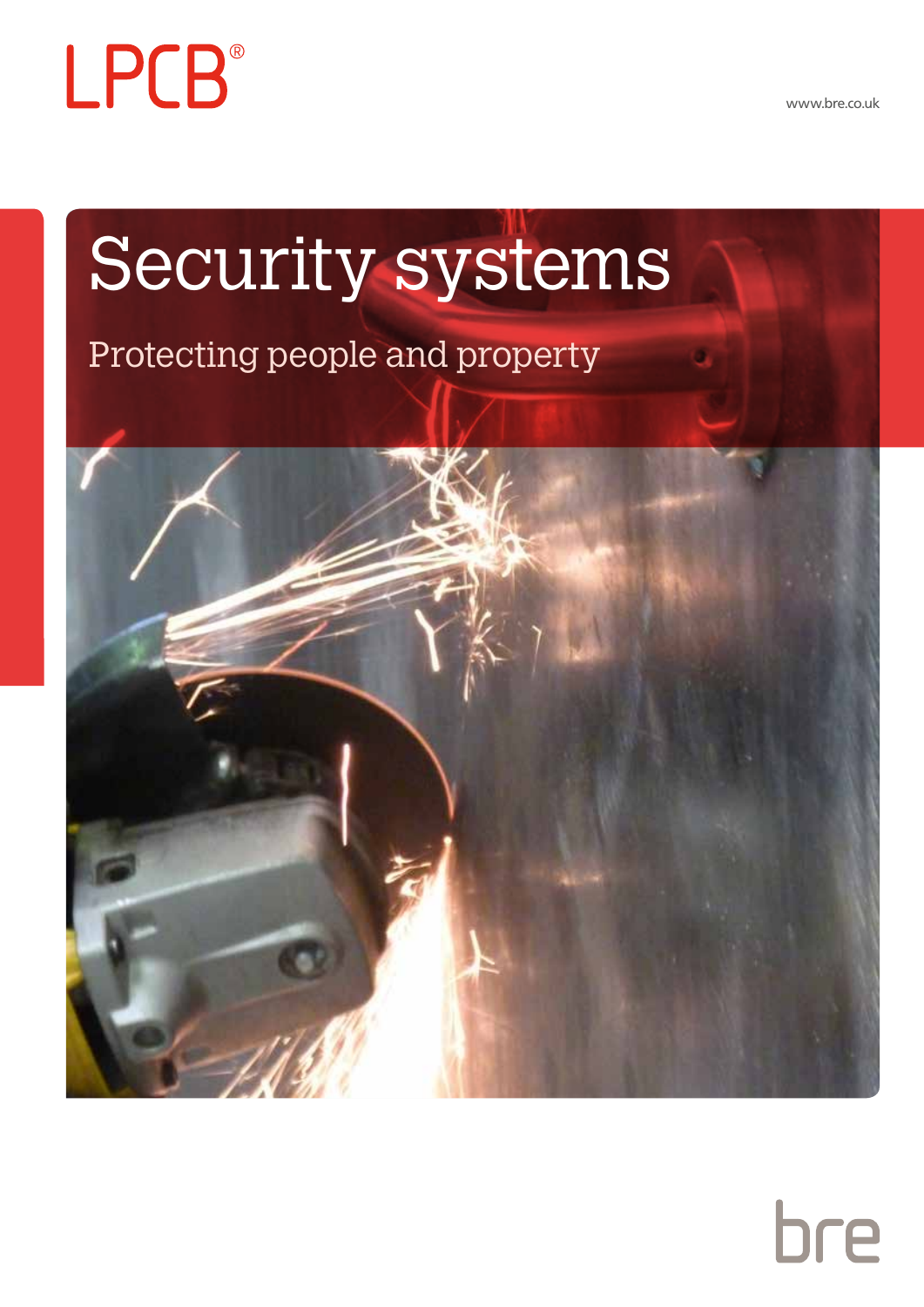The correct specification of security products and systems is critical in protecting people and property from losses associated with crime and terrorism.

### **Overview**

BRE Global has been setting standards for loss prevention since the 1800's, and its standards and approvals for security products are recognised across the world. That recognition is testimony to the extremely thorough technical evaluation work and rigorous quality audit processes undertaken by BRE Global to ensure the security products it tests and approves deliver proven levels of protection.

BRE Global works closely with government, police, insurers, risk consultants and architects to develop standards and approval schemes which ensure security equipment and services deliver the levels of performance required to protect against criminal and terrorist threats.

Approval to BRE Global's Loss Prevention Standards (LPSs) is specified across multiple sectors, including: education, finance, healthcare, manufacturing, the public sector, residential, retail and utilities. The standards are also specified for the protection of critical infrastructure where delivery of specified levels of security performance is critical. LPCB is the certification brand owned by BRE Global for fire and security related certification so you will often see 'LPCB approved' and 'LPCB's standards.



#### **Setting high standards of security**

The Loss Prevention Standards developed by BRE Global address risks not otherwise covered by existing national and international standards and codes. They are drafted by teams of experts, and are reviewed and endorsed by independent stakeholders representing major interest groups.

BRE Global's broad range of standards are designed to simulate a variety of circumstances. This could be the likely length of attack, the tools or methods used, or even the likelihood of a stealth attack. Whatever the situation, an effective physical security solution should deter or delay an attacker and should be complemented by a suitable means of detection and an appropriate response.

Loss Prevention Standards are available free from www.redbooklive.com



**Delay** Physical security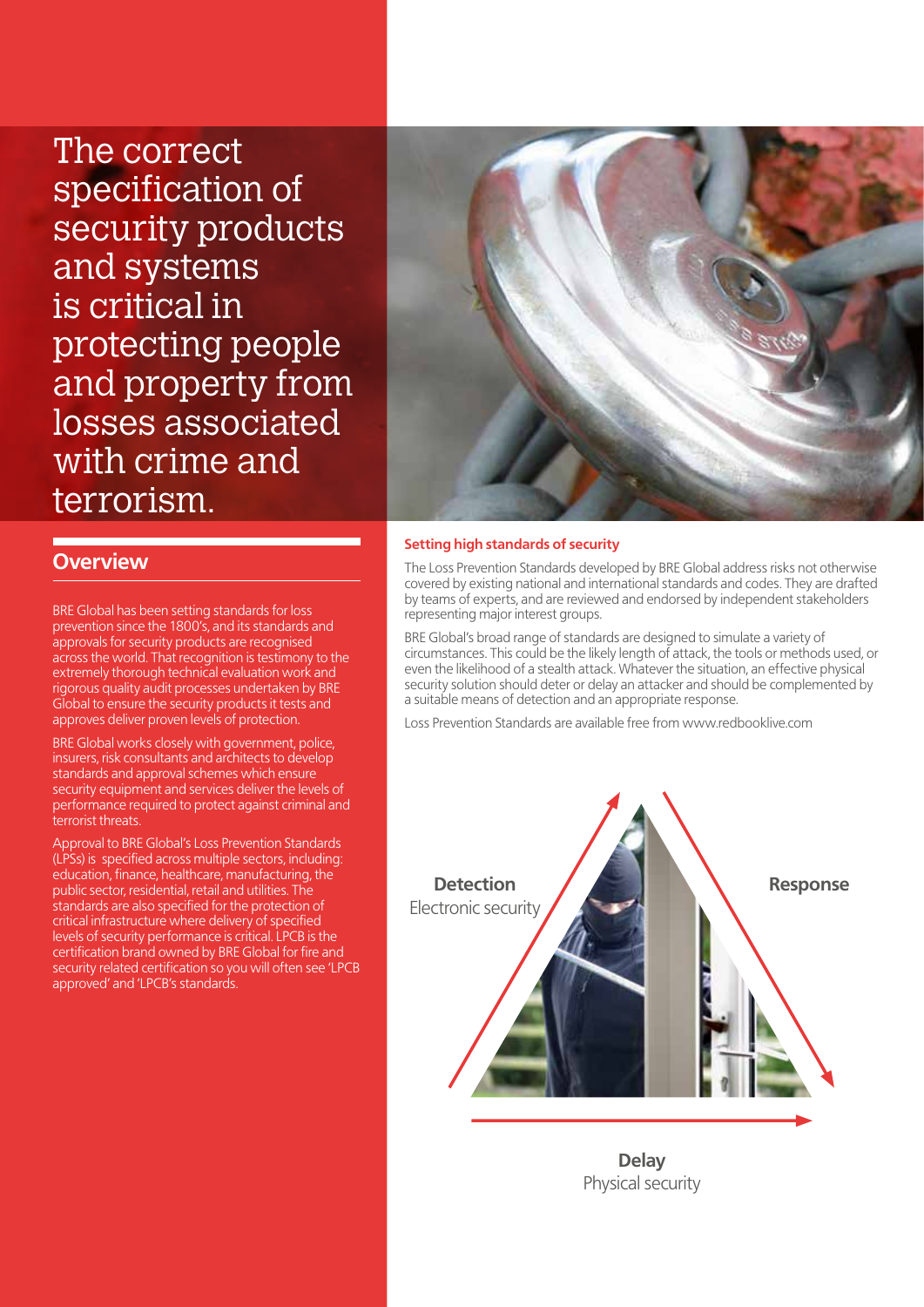

#### **Independent testing**

BRE Global uses fully equipped laboratories that are independently accredited by UKAS. BRE Global can also arrange for testing to be conducted at manufacturers' premises, whether in the UK or abroad. This has many advantages to manufacturers including reduced costs and timescales.

#### **Approval of effective security**

In order to ensure the LPCB certification mark is, and continues to be, a mark of excellence in loss prevention; the products that bear the LPCB certification mark and the companies that deliver those products onto the market have to complete a thorough evaluation process. That process focuses on the critical factors that combine to deliver the product's performance: design, use and quality control. It also involves thorough processes to ensure the quality of testing conducted in support of the product's certification, whether conducted by our own expert team of test engineers or by other independent laboratories recognised by BRE Global.



#### The evaluation activities we undertake, not only before approval is issued but while that approval remains in force, ensure the factors that affect product performance are suitably robust and managed effectively. These activities ensure the products we approve meet, and continue to meet, the exacting standards to which they are approved by BRE Global.

#### **Why get approval?**

Manufacturers benefit from approval by being able to positively distinguish their products from the competition in a way that purchasers will recognise, accept, and increasingly insist upon. When a product is approved by BRE Global it is immediately listed in the Red Book, a source used by specifiers and purchasers in selecting security components.

Specifiers and designers also benefit by being able to cut through the confusion of claims of compliance, as the LPCB mark of approval evidences that a product has met a given standard.

#### **Red Book**

Once BRE Global is satisfied that a product or service meets the required standard, it is listed in the 'Red Book'. Red book listings can be downloaded free of charge from www.redbooklive.com or via the app for Apple, Android and Windows smart phones and tablets.

Reliable listings such as the Red Book are important tools in combating false or misleading claims of approval. Where such claims refer to LPCB schemes or services, BRE Global actively investigates them and takes action as necessary.



FILS APP is a fatt, easy to use tool for winfring claims of LPCB certification - if<br>it is lated here, you know the product/service has certificated certification - if If is listed here, you know the product/service has certification from LPCB.<br>You can hust: you know the product/service has certification from LPCB, at and you can must

**CB Wilhels for Lotix Prevention Certification Board – a certification brand of BRE**<br>You! Limited, a wholly owned trading subsidiary of the BRE Thus to and of BRE<br><sup>Reigh</sup> charity), LPCR in me **bal Limited, a wholly owner Centeration Board – a centecation bratter**<br><sup>Renth</sup> charity) LPCB is the spirroval critics of the BRE Trust (a reg<br>inty profile) LPCB is the spirroval critics colored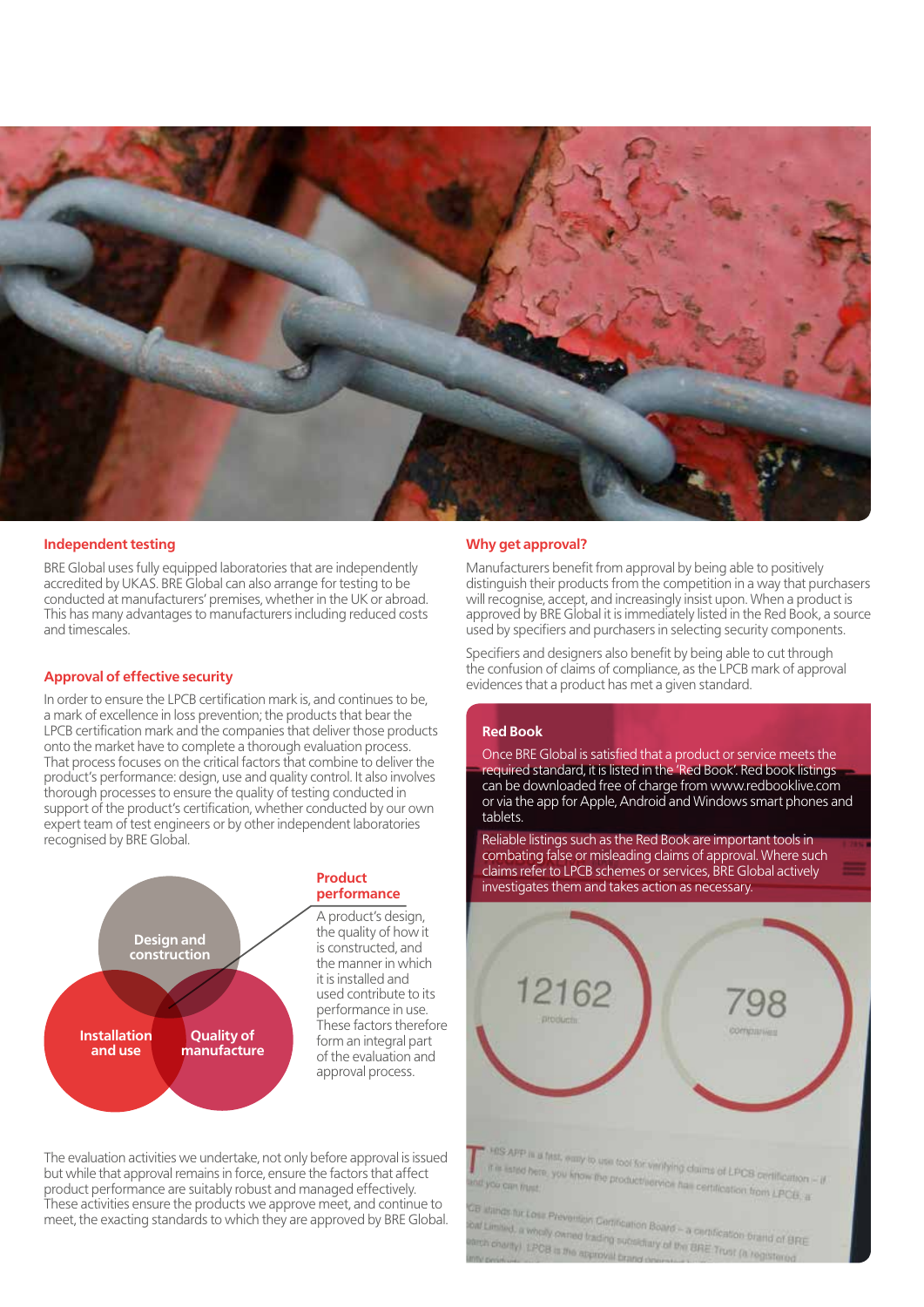# Security Systems

**LPCB approval ensures that security products provide the reliable delay and means of detection required to protect against intrusion.**





Standards, approvals and Red Book listings cover a broad range of potential solutions. These include:

- Access control systems
- Access covers and hatches
- Alarm receiving centres
- Alarm transmission systems
- Asset marking systems
- Bicycle storage
- Biometrics
- Cabinets and cages
- Cladding and roof systems
- Curtain walling systems
- Cylinders
- Doors
- Electronic locks
- Enclosures and kiosks
- Fences and walls
- Gates and turnstiles
- Glazing
- Grilles and barsets
- Intruder detection systems & components
- Locks and padlocks
- RFID
- Safes and strongrooms
- Secure asset registers
- Sheds and tool stores
- Shutters
- Specialist security devices
- Supervised premises transceivers
- Theft resistant assets
- Vehicle barriers
- Windows and roof lights

An effective security strategy concentrates not only on one particular element, but addresses each and every 'layer' applicable to the scenario. LPCB approves security equipment to various British and European standards, as well as its own world-renowned Loss Prevention Standards (LPS). These allow specifiers to select appropriate products for each security layer, from the perimeter right through to the asset itself.

| <b>Intruder-resistant products</b><br><b>LPS 1175</b><br><b>LPS 2081</b><br>EN 1627<br><b>PAS 24</b> | perimeter<br>Facade | <b>Alarm receiving and</b><br>alarm transmission<br>LPS 1020<br><b>LPS 1277</b><br>EN 50136    |
|------------------------------------------------------------------------------------------------------|---------------------|------------------------------------------------------------------------------------------------|
| <b>Glazing</b><br><b>LPS 1270</b><br><b>EN 356</b>                                                   | dernals             | <b>Asset marking</b><br>LPS 1224 LPS 1225                                                      |
| <b>Safes and strongrooms</b><br>EN 1143<br><b>LPS 1183</b><br>EN 14450                               | <b>Asset</b>        | <b>Information technology</b><br><b>LPS 1214</b>                                               |
| <b>Padlocks</b><br>LPS 1654                                                                          |                     | <b>Vehicle barriers</b><br><b>PAS 68</b><br>LPS 1175<br>IWA14                                  |
| <b>Lock cylinders</b><br>LPS 1242                                                                    |                     | <b>Theft resistant consumer</b><br>electronics<br>LPS 1650                                     |
| Intruder & hold-up<br>alarm systems<br>EN 50131                                                      |                     | <b>Ballistic protection/bullet</b><br>resistance<br>EN 1063<br>EN 1522<br>ISO 16935<br>EN 1523 |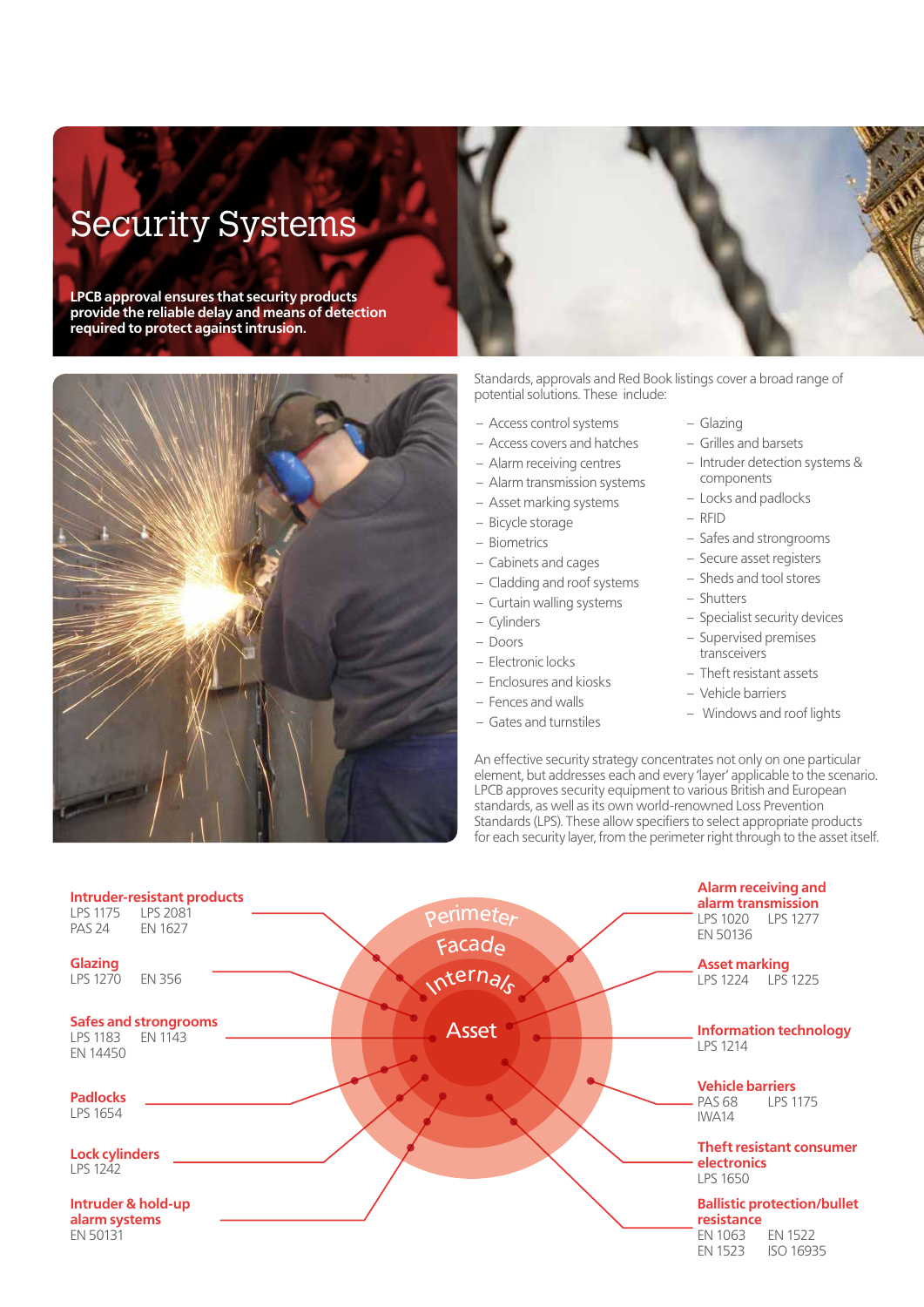

# **Building and perimeter**

#### **LPS 1175**

Requirements and testing procedures for the LPCB approval and listing of intruder resistant building components, strongpoints, security enclosures and free-standing barriers.

LPS 1175 covers the broadest scope of physical security products and services of any publicly available standard in the world. LPS 1175 is the result of many years of work by LPCB, Government, Insurers and Police, and has rapidly become a core element of physical security specification across many sectors. The standard comprises a number of security ratings with test requirements of ascending intensity. These are measured in terms of attack tools and time available to the attacker, and enables specifiers to select products according to the risks that they and their property face. LPS 1175 can be used in a range of applications, from residential right through to critical infrastructure projects.

| Level<br>of risk | Security<br>rating to<br><b>LPS 1175</b> | Resistance<br>provided                                                                                                                                                                                                 |
|------------------|------------------------------------------|------------------------------------------------------------------------------------------------------------------------------------------------------------------------------------------------------------------------|
| High risk        | SR <sub>8</sub>                          | Products provide resistance to extreme means of<br>attempted forced entry into higher value areas.                                                                                                                     |
|                  | SR6 & 7                                  | Products provide high levels of resistance to<br>professional means of attempted forced entry<br>into higher value storage areas using a wide<br>range of tools including mains powered tools.                         |
|                  | SR4 & 5                                  | Products resist experienced attempts at forced<br>entry using a wide range of tools including<br>battery powered tools lasting up to 10 minutes<br>depending on the security rating sought.                            |
|                  | SR <sub>3</sub>                          | Products provide moderate resistance to<br>determined attempts of force entry using a<br>range of techniques including those that involve<br>creation of noise.                                                        |
| Low risk         | SR1 & 2                                  | Products provide the minimum levels of<br>recognised resistance to opportunist attempts<br>at forced entry using a range of techniques<br>including those that create noise such as those<br>involving breaking glass. |

#### **LPS 2081**

Requirements and testing procedures for the LPCB approval and listing of building components, strongpoints, security enclosures and free standing barriers offering resistance to intruders attempting to use stealth to gain entry.

While LPS 2081 covers the same scope of products as LPS 1175, it focuses on prevention of a very different threat, i.e. intruders using stealth. Products approved to the standard therefore suit environments where intruders will avoid making noise when attempting to gain access.



#### **EN 1627**

Pedestrian doorsets, windows, curtain walling, grilles and shutters. Burglar resistance. Requirements and classification.

This standard classifies a product's resistance to tiered levels (resistance classes). The lower classes of EN 1627 are aimed at attacks by criminals using stealth to gain access, rather than the higher levels of attack covered by LPS 1175. Approval to EN 1627 can be used to demonstrate part-compliance with the requirements of PAS 24.

# **Domestic Security**

#### **PAS 24**

#### Enhanced security performance requirements for doorsets and windows in the UK.

This domestic security standard includes doors (hinged, sliding, bifolding) and windows (casement, tilt-turn, sliding sash). PAS 24 is a mix of mechanical loading and manual intervention tests. Doors and windows certificated by LPCB to PAS 24, LPS 1175 or LPS 2081 are accepted by the police for use in Secured by Design projects.

# **Glazing**

#### **LPS 1270**

#### Requirements and testing procedures for the LPCB approval and listing of intruder resistant security glazing units.

LPS 1270 classifies glazing's resistance to forced entry to the same levels as specified in LPS 1175. The classification is represented by 3 digits; these signify the glazing's resistance to local penetration, hand hole access, and complete access.

| <b>Digit</b>    | <b>Type</b>          | <b>Description</b>                                                                                                                                                                                                                                                            |
|-----------------|----------------------|-------------------------------------------------------------------------------------------------------------------------------------------------------------------------------------------------------------------------------------------------------------------------------|
| 1st             | Local<br>penetration | Represents glazing's likely resistance to creation of a<br>hole through which a piece of wire, screwdriver, lever<br>or other such device can be passed. Such attacks<br>may be attempted by intruders wishing to operate a<br>panic bar, emergency lever handle or other.    |
| 2 <sub>nd</sub> | Hand hole<br>access  | Represents glazing's likely resistance to creation<br>of a hand hole. Such attacks may be attempted<br>by intruders wishing to:                                                                                                                                               |
|                 |                      | - Operate a thumbturn to release a lock fitted to<br>an approved product.<br>- Retrieve an item from the protected side of the<br>glass.                                                                                                                                      |
| 3rd             | Complete<br>access   | Confirms the glazing's resistance to creation of a hole<br>through which an elliptical test block measuring 400<br>mm by 225 mm may be passed. This replicates the<br>size of a hole a person may be able to pass through<br>and reflects the test block defined in LPS 1175. |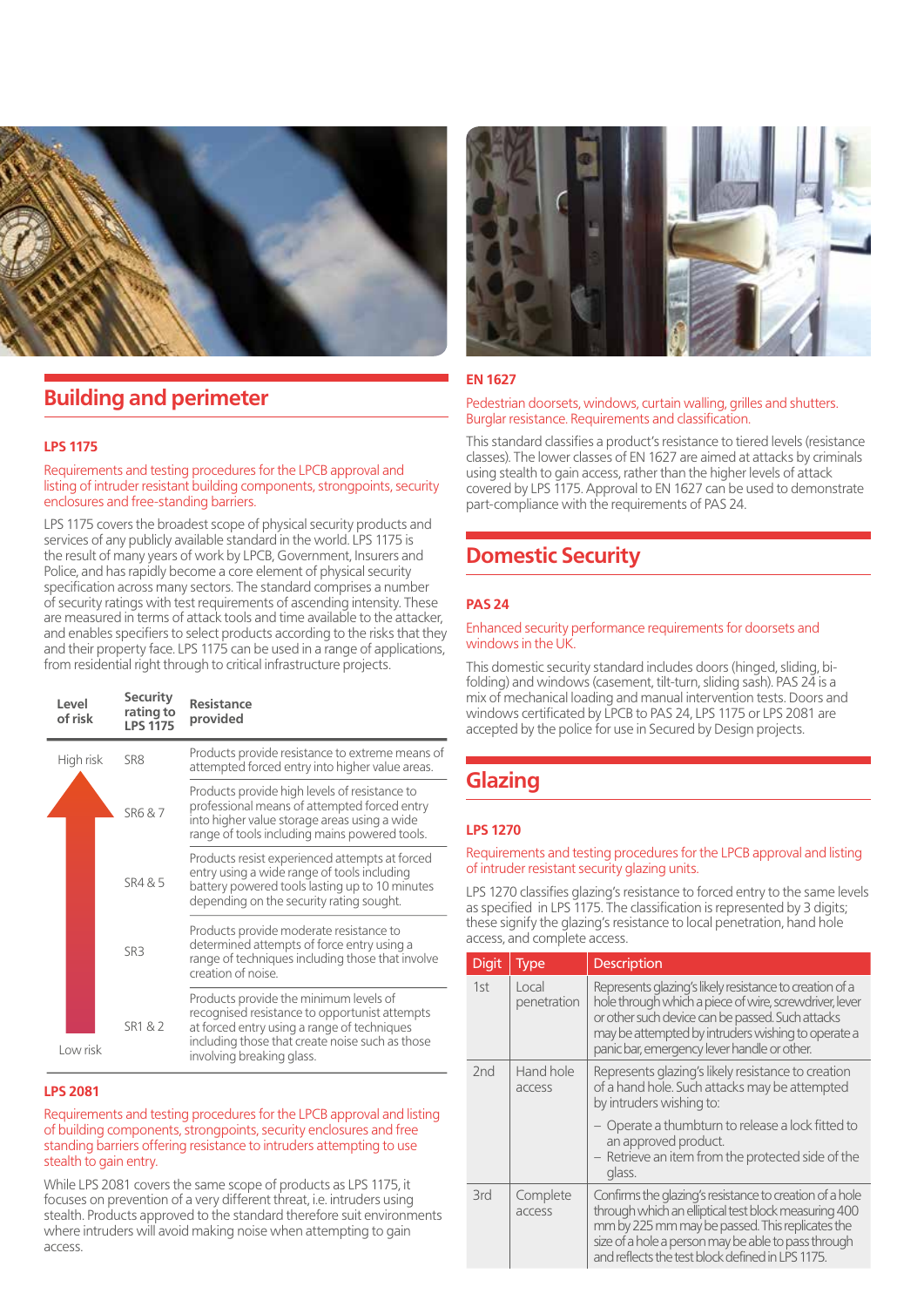

# **Hostile vehicle mitigation**

#### **PAS 68 and IWA14**

#### Impact test specifications for vehicle security barriers.

LPCB offers independent third-party approval of vehicle mitigation equipment. This ensures the products supplied by manufacturers deliver the levels of performance claimed and that the performance demonstrated during testing is replicated by the products delivered to site. LPCB can also undertake testing of vehicle barriers together with ancillary equipment, such as hydraulic motor housing, to LPS 1175. This demonstrates their resistance to manual attacks aimed at compromising the barrier's ability to prevent the passage of hostile vehicles.

# **Safes, strongrooms & ATMs**

#### **EN 1143**

#### Secure storage units. Requirements, classification and methods of test for resistance to burglary. Safes, ATM safes, strongroom doors and strongrooms.

LPCB provides testing and approvals to the widely-specified EN 1143 standard, which can be applied to safes, strongrooms and ATMs. The standard comprises a series of 'grades', with the designated grade indicating the value of contents acceptable to insurers.

LPCB also provide approvals to LPS 1183 and EN 14450, both of which are recognised by Insurers and Police.

## **Locking hardware**

LPCB offers approval schemes for hardware including locksets, exit devices, padlocks and cylinders.

#### **LPS 1654**

#### Requirements and testing procedures for the LPCB approval and listing of padlocks.

LPS 1654 specifies the requirements for resistance to manual attack for padlocks. The standard shares the same security ratings as LPS 1175, allowing specifiers to determine the suitability of padlocks for use on other LPS-approved products.

#### **LPS 1242**

#### Requirements and testing procedures for the LPCB approval and listing of cylinders for locks.

LPS 1242 describes the requirements for manual attack of mechanically operated cylinders and their original keys, and applies to cylinders that may be employed in locksets used on the doors of buildings, or in padlocks.

# **Ballistic protection/bullet-resistance**

LPCB offers independent third-party approval of a range of products offering ballistic protection to:-

- EN 1063 Glass in building Security glazing Testing and classification of resistance against bullet attack
- EN 1522 Windows, doors, shutters and blinds Bullet resistance Requirements and classification
- EN 1523 Windows, doors, shutters and blinds Bullet resistance Test method
- ISO 16935 Glass in building Bullet-resistant security glazing Test and classification

This ensures that products supported by manufacturers deliver the levels of performance claimed and that the performance demonstrated during testing is replicated by the products delivered to site.

#### **Installation, Service and Maintenance**

It is critical that doors and shutters are appropriately installed and maintained, as poor installation can undermine a product's security performance. LPCB offers the following schemes relating to installation, inspection, service and maintenance:

#### **LPS 1197:**

Requirements for companies inspecting, repairing and maintaining security doors, doorsets and shutters.

#### **LPS 1271:**

Requirements for LPCB approval and listing of companies installing fire and security doors doorsets and shutters.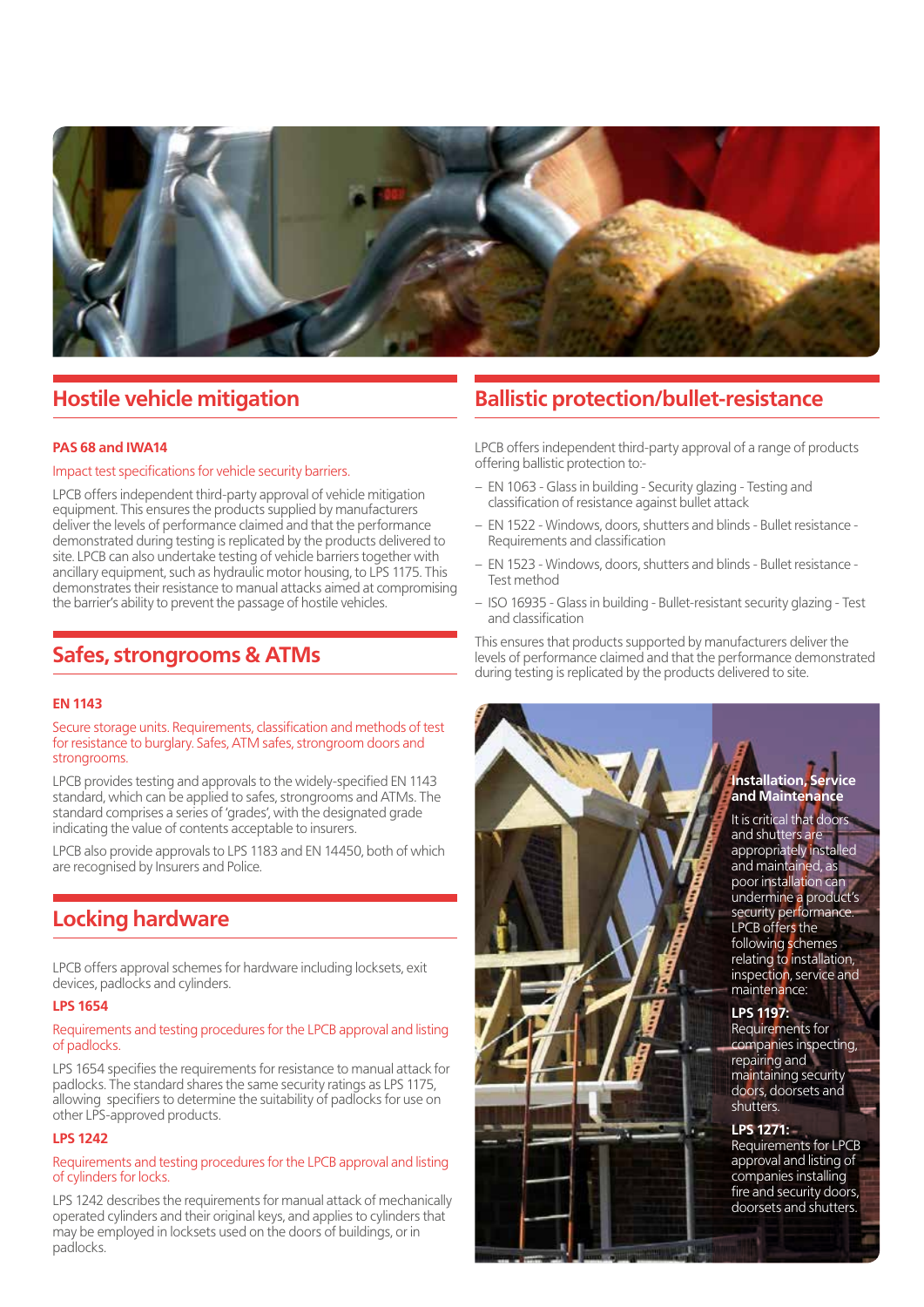

# **Asset marking and databases**

#### **LPS 1225**

#### Requirements for the LPCB approval and listing of asset marking systems.

LPS 1225 specifies the requirements for the composition and performance of an asset marking system such that, when used according to the manufacturer's instructions, the asset marking device may both:

- Enable the marked asset to be traced back to the legal owner via a secure database register (see below), and
- Act as a theft deterrent in the first instance by virtue of known existence.

#### **LPS 1224**

#### Requirements for secure database registers.

LPS 1224 sets out the requirements for secure databases on which information may be stored pertaining to asset marked products.

### **Intrusion alarm systems**

#### **EN 50131 series**

#### Intrusion and hold-up systems. System requirements.

BRE Global provides a range of services related to intrusion alarm systems including the testing of:

- Control panels
- Door contacts
- Glass break detectors
- PIR, microwave and combined PIR/microwave detectors
- Seismic and shock detectors
- Power supplies
- Notification and warning devices
- Wireless alarm systems
- Free-standing perimeter detection systems

EN 50131 specifies the requirements for Intrusion and Hold-up Alarm Systems (I&HAS) and components installed in buildings using specific or non-specific wired interconnections or wire-free interconnections. These requirements also apply to the components of an I&HAS installed in a building which are normally mounted on the external structure of a building e.g. ancillary control equipment or warning devices.

# **Supervised premises transceivers**

#### **EN 50136-2**

#### Requirements for Supervised Premises Transceiver (SPT)

BRE Global can provide testing and LPCB approval of supervised premises transceivers in accordance with EN 50136-2, validating SPT performance against the performance criteria for alarm transmission systems stated in EN 50136-1.

# **Alarm transmission systems**

#### **LPS 1277**

#### Requirements for LPCB approval and listing of alarm transmission equipment.

LPS 1277 builds upon the core requirements of the EN 50136 standards and defines enhanced performance criteria appropriate to intruder alarm systems.

Enhanced performance criteria includes a 10 minute fault reporting time (identified as an essential requirement not provided by the EN 50136 standards) and greatly improved reporting of the simultaneous 'catastrophic' failure of multiple alarm transmission paths.

All 'performance' testing to LPS 1277 is carried out over 'real', 'live' networks in order to verify 'real world' performance.

# **Alarm receiving centres**

LPCB approves alarm receiving centres to LPS 1020 'Requirements for Alarm Receiving Centres'. This standard specifies requirements for alarm receiving centres and incorporates additional clarification for centres receiving fire alarm calls.

# **CCTV security systems**

#### **CPNI Video Analytics Assessment Programme**

BRE Global has been awarded an exclusive contract to be the authorised test house for the Centre for the Protection of National Infrastructure (CPNI) Video Analytics Assessment Programme for the Sterile Zone, Abandoned Baggage Detection, Parked Vehicle Detection and Doorway Surveillance scenarios. This testing has evolved from the previous assessment programme commonly known as 'i-LIDS', however both the video datasets and test process remain the same. Systems that demonstrate their ability to alert CCTV operators of suspicious alarm events in these key security areas will be permitted by CPNI to use their trademark.